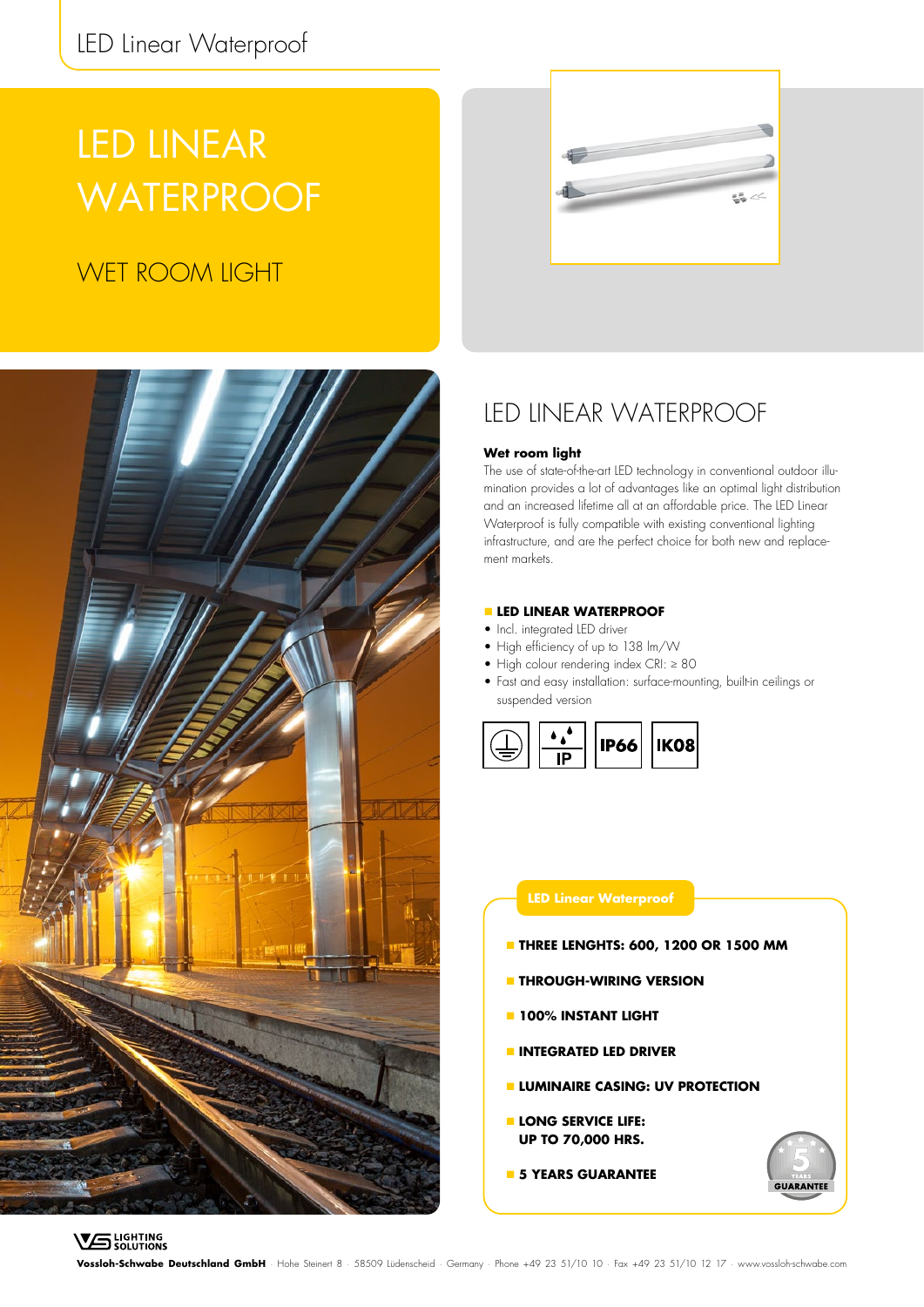# **LED Linear Waterproof**

### **Technical Notes**

- Dimension (LxWxH): 637 / 1261 mm or 1541 x 76 x 67 mm
- Casing colour: grey (RAL 7035)
- Endcap colour: grey (RAL 7046)
- Casing and diffuser material: PC (opal)
- Degree of protection: IP66
- Impact rating: IK08
- Fire protection: V2 (UL94)
- Glowwire test: 850 °C
- Typ. colour accuracy initially: 3 SDCM
- Connection method: terminal block incl. metal clips, screws and hook for wall or suspension installations

### **Applied Standards**

- EN 60598-1:2015
- FN 60598-2-1:1989
- EN 62471:2008
- EN 62493:2010
- EN 55015:2013
- EN 61000-3-2:2014
- EN 61000-3-3:2013
- EN 61547:2009

### **Electrical Characteristics**

| <b>Type</b> | Voltage AC, 50–60 Hz | Power tactor:    | Ripple at 100 Hz | THD at full load (230 V) |
|-------------|----------------------|------------------|------------------|--------------------------|
| All types   | 220–240              | 0.9 <sub>2</sub> |                  |                          |

### **Maximum Ratings**

Exceeding the maximum ratings can lead to reduction of service life or destruction of the luminaires.

| <b>Type</b> | Allowed voltage range | Ambient temperature range (ta) |        | Storage temperature range |        |
|-------------|-----------------------|--------------------------------|--------|---------------------------|--------|
|             |                       | C min.                         | L max. | C min.                    | C max. |
| All types   | 198-264               | $\sim$                         | ⊤∪≂    | $\cap$<br>'−∠∪            | $+60$  |

### **Operating Life**

at t<sub>a</sub> =  $25 \text{ °C}$ 

| Type                | L80/B10     |
|---------------------|-------------|
| <b>WP-600-C-xx</b>  | 50,000 hrs. |
| <b>WP-1200-C-xx</b> | 50,000 hrs. |
| <b>WP-1500-C-xx</b> | 50,000 hrs. |
| <b>WP-1200-P-xx</b> | 70,000 hrs. |
| <b>WP-1500-P-xx</b> | 70,000 hrs. |





LED-Luminaire\_LED-Linear-Waterproof\_Comfort\_Prime\_EN – 2/5 – 03/2021

ED-luminaire\_IED-linear-Waterproof\_Comfort\_Prime\_EN - 2/5 - 03/2021

The values contained in this data sheet can change due to technical innovations. Any such changes will be made without separate notification.

**VS** LIGHTING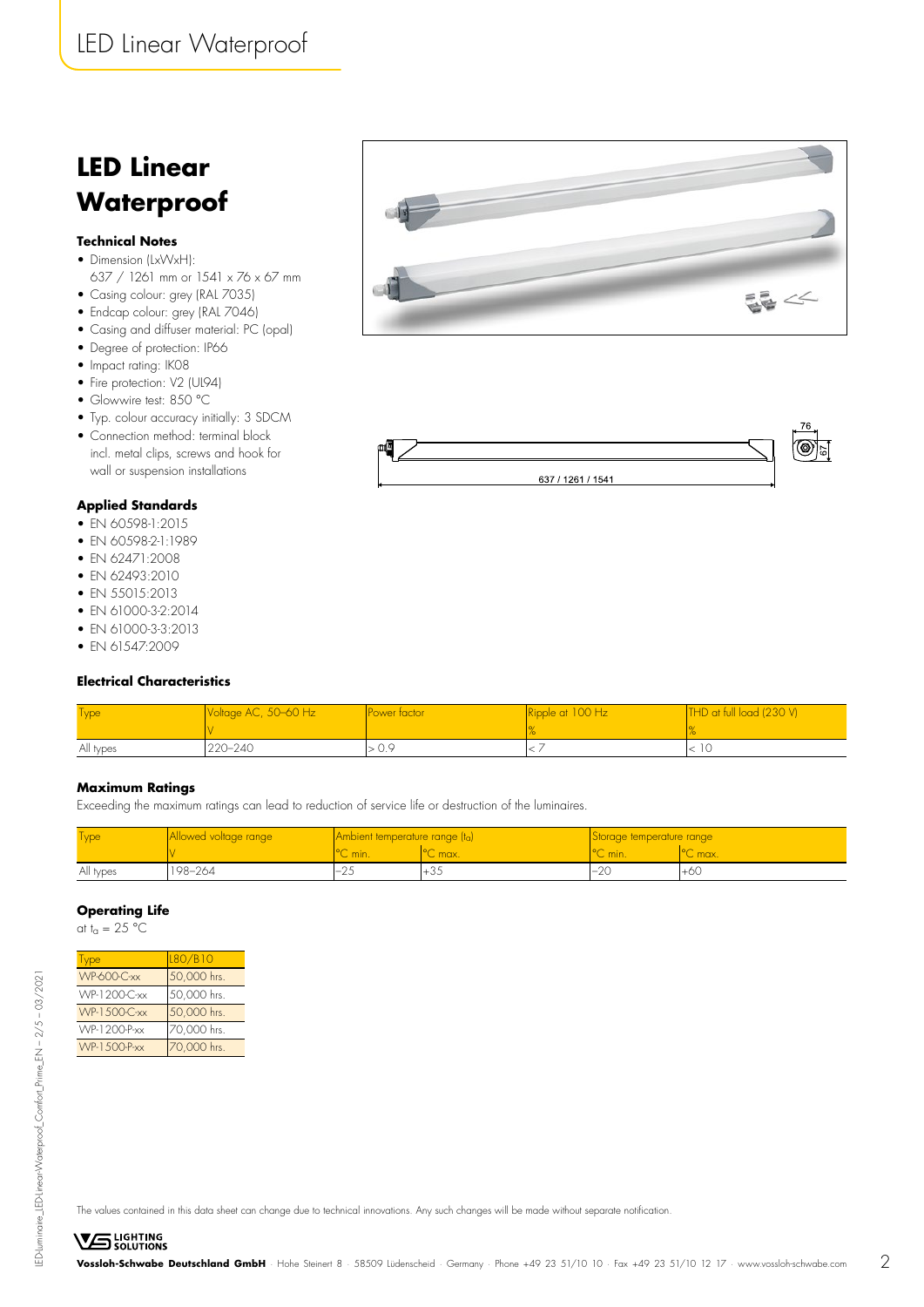### **Optical Characteristics – Comfort**

at  $t_a = 25$  °C

| Type                      | Ref. No.                         |                       | Colour        | Correlated                     | Typ. power     | Typ. luminous flux* |                          | Beam  | Typ. CRI    |
|---------------------------|----------------------------------|-----------------------|---------------|--------------------------------|----------------|---------------------|--------------------------|-------|-------------|
|                           |                                  | Through-              |               | colour temperature consumption |                | and efficiency*     |                          | angle |             |
|                           |                                  | wiring                |               |                                | W              | lm.                 | $\mathsf{Im}/\mathsf{W}$ |       | $R_{\rm G}$ |
| Comfort - Length: 600 mm  |                                  |                       |               |                                |                |                     |                          |       |             |
| WP-600-C-21-840           | 570157                           |                       | neutral white | 4000                           | 2              | 2100                | 105                      | 120   | 80          |
| Comfort - Length: 1200 mm |                                  |                       |               |                                |                |                     |                          |       |             |
| WP-1200-C-37-840 /-T      | 569347                           | 569348                | neutral white | 4000                           | 37             | 4200                | 114                      | 120   | 80          |
| WP-1200-C-37-850 /-T      | on request                       | on request cool white |               | 5000                           | 37             | 4300                | 116                      | 120   | 80          |
| WP-1200-C-37-865 /-T      | on request on request cool white |                       |               | 6500                           | 37             | 4200                | 114                      | 120   | 80          |
| Comfort - Length: 1500 mm |                                  |                       |               |                                |                |                     |                          |       |             |
| WP-1500-C-51-840 /-T      | 569349                           | 569350                | neutral white | 4000                           | $\overline{5}$ | 5700                | 112                      | 120   | 80          |
| WP-1500-C-51-850 /-T      | on request                       | on request cool white |               | 5000                           | 5.             | 5800                | 116                      | 120   | 80          |
| WP-1500-C-51-865 /-T      | on request on request cool white |                       |               | 6500                           | 51             | 5700                | 112                      | 120   | 80          |

\* Production tolerance of luminous flux and efficiency: ±10% | Further colour temperatures on request

### **Optical Characteristics – Prime**

at t<sub>a</sub> =  $25 °C$ 

| Type                    | Ref. No.                         |          | Colour        | <b>Correlated</b>              | Typ. power | Typ. luminous flux*         |         | Beam  | Typ. CRI     |
|-------------------------|----------------------------------|----------|---------------|--------------------------------|------------|-----------------------------|---------|-------|--------------|
|                         |                                  | Through- |               | colour temperature consumption |            | and efficiency <sup>*</sup> |         | angle |              |
|                         |                                  | wiring   |               |                                | W          | $\mathsf{Im}$               | $\ln/N$ |       | $R_{\alpha}$ |
| Prime - Length: 1200 mm |                                  |          |               |                                |            |                             |         |       |              |
| WP-1200-P-29-840 /-T    | 569351                           | 569352   | neutral white | 4000                           | 29         | 4000                        | 138     | 120   | 180          |
| WP-1200-P-29-850 /-T    | on request on request cool white |          |               | 5000                           | 29         | 4000                        | 138     | 120   | 180          |
| WP-1200-P-29-865 /-T    | on request on request cool white |          |               | 6500                           | 29         | 4000                        | 138     | 120   | 80           |
| Prime - Length: 1500 mm |                                  |          |               |                                |            |                             |         |       |              |
| WP-1500-P-44-840 /-T    | 569353                           | 569354   | neutral white | 4000                           | 44         | 6000                        | 138     | 120   | 180          |
| WP-1500-P-44-850 /-T    | on request on request cool white |          |               | 5000                           | 44         | 6000                        | 138     | 120   | 180          |
| WP-1500-P-44-865 /-T    | on request on request cool white |          |               | 6500                           | 44         | 6000                        | 138     | 120   | 180          |

\* Production tolerance of luminous flux and efficiency: ±10% | Further colour temperatures on request

# **Accessories**

### **Anti-theft device**

Material: plastics Packaging unit: 4 pcs. Type: WP Anti-theft **Ref. No.: 570158**



LED-Luminaire\_LED-Linear-Waterproof\_Comfort\_Prime\_EN – 3/5 – 03/2021

LED-Luminaire\_LED-Linear-Waterproof\_Comfort\_Prime\_EN - 3/5 - 03/2021

The values contained in this data sheet can change due to technical innovations. Any such changes will be made without separate notification.

**VS** LIGHTING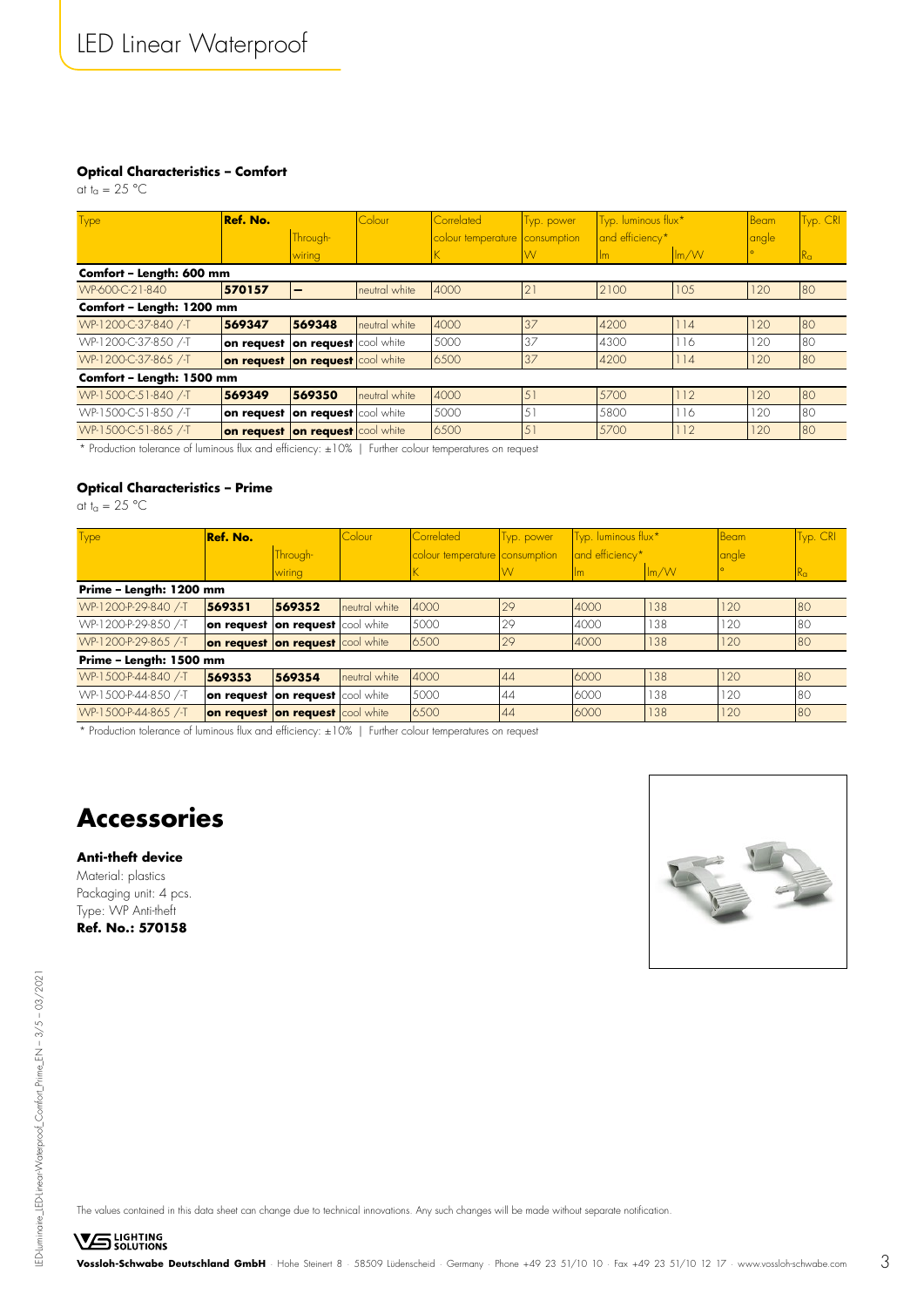# **Assembly and Safety Information**

### **Electrical Installation**

- Connection block: Push-in terminals for rigid or flexible conductors
- with a section of 1.5 mm² / max. 10 A • Stripped length: 12 mm
- 
- Polarity: Please ensure the correct polarity of the leads prior to commissioning. Reversed polarity can destroy the luminaire.
- Wiring diagram:



### **Selection of automatic cut-outs for VS LED drivers**

- Dimensioning automatic cut-outs
- High transient currents occur when an LED driver is switched on because the capacitors have to load. Ignition of LED modules occurs almost simultaneously. This also causes a simultaneous high demand for power. These high currents when the system is switched on put a strain on the automatic conductor cut-outs. which must be selected and dimensioned to suit.
- Release reaction

The release reaction of the automatic conductor cut-outs comply with VDE 0641. part 11. for B. C characteristics. The values shown in the following tables are for guidance purposes only and are subject to system-dependent change.

• No. of LED drivers

**VS** LIGHTING

The maximum number of VS LED drivers applies to cases where the devices are switched on simultaneously. Specifications apply to single-pole fuses. The number of permissible drivers must be reduced by 20% for multi-pole fuses. The considered circuit impedance equals 400 mΩ (approx. 20 m [2.5 mm²] of conductor from the power supply to the distributor and a further 15 m to the luminaire).

| <b>Type</b>                   | Automatic cut-out type and possible no. of VS drivers |    |                              |    |                            |    |  |
|-------------------------------|-------------------------------------------------------|----|------------------------------|----|----------------------------|----|--|
|                               | pcs.                                                  |    |                              |    |                            |    |  |
| <b>Automatic cut-out type</b> |                                                       |    | $B$ 10 A $ B$ 13 A $ B$ 16 A |    | $C$ 10 A $C$ 13 A $C$ 16 A |    |  |
| WP-600-C-xx-xxx               | 1.5                                                   | 18 | 24                           | 25 | 32                         | 40 |  |
| <b>WP-1200-C-xx-xxx</b>       | 1.5                                                   | 18 | 24                           | 25 | 32                         | 40 |  |
| WP-1500-C-xx-xxx              | 1.5                                                   | 8  | 24                           | 25 | 32                         | 40 |  |
| <b>WP-1200-P-xx-xxx</b>       | 1.5                                                   | 18 | 24                           | 25 | 32                         | 40 |  |
| $WP-1.500-P-xx-xxx$           | 1.5                                                   | 8  | 24                           | 25 | 32                         | 40 |  |

– To limit capacitive inrush currents the current carrying capacity of each circuit breaker (fuse) can be increased by a factor of 2.5 with the help of our ESB (Ref. No.: 149820, 149821, 149822) inrush current limiters.

The values contained in this data sheet can change due to technical innovations. Any such changes will be made without separate notification.

### **Logistic Details**

| Type                    | Packaging<br>dimensions | Packaging unit               |     | MOQ/<br>Euro pallet |
|-------------------------|-------------------------|------------------------------|-----|---------------------|
|                         | LxWxH (mm)              | weight<br><b>k</b> q<br>pcs. |     | pcs.                |
| WP-600-C-xx-xxx         | 790x85x75               |                              | 11  | 342                 |
| WP-1200-C-xx-xxx        | 1330×85×75              |                              | 19  | 171                 |
| <b>WP-1500-C-xx-xxx</b> | 1610x85x75              |                              | 2.3 | 171                 |
| WP-1200-P-xx-xxx        | 1330×85×75              |                              | 19  | 171                 |
| <b>WP-1500-P-xx-xxx</b> | 1610x85x75              |                              | 2.3 | 171                 |

### **Product Code Description**